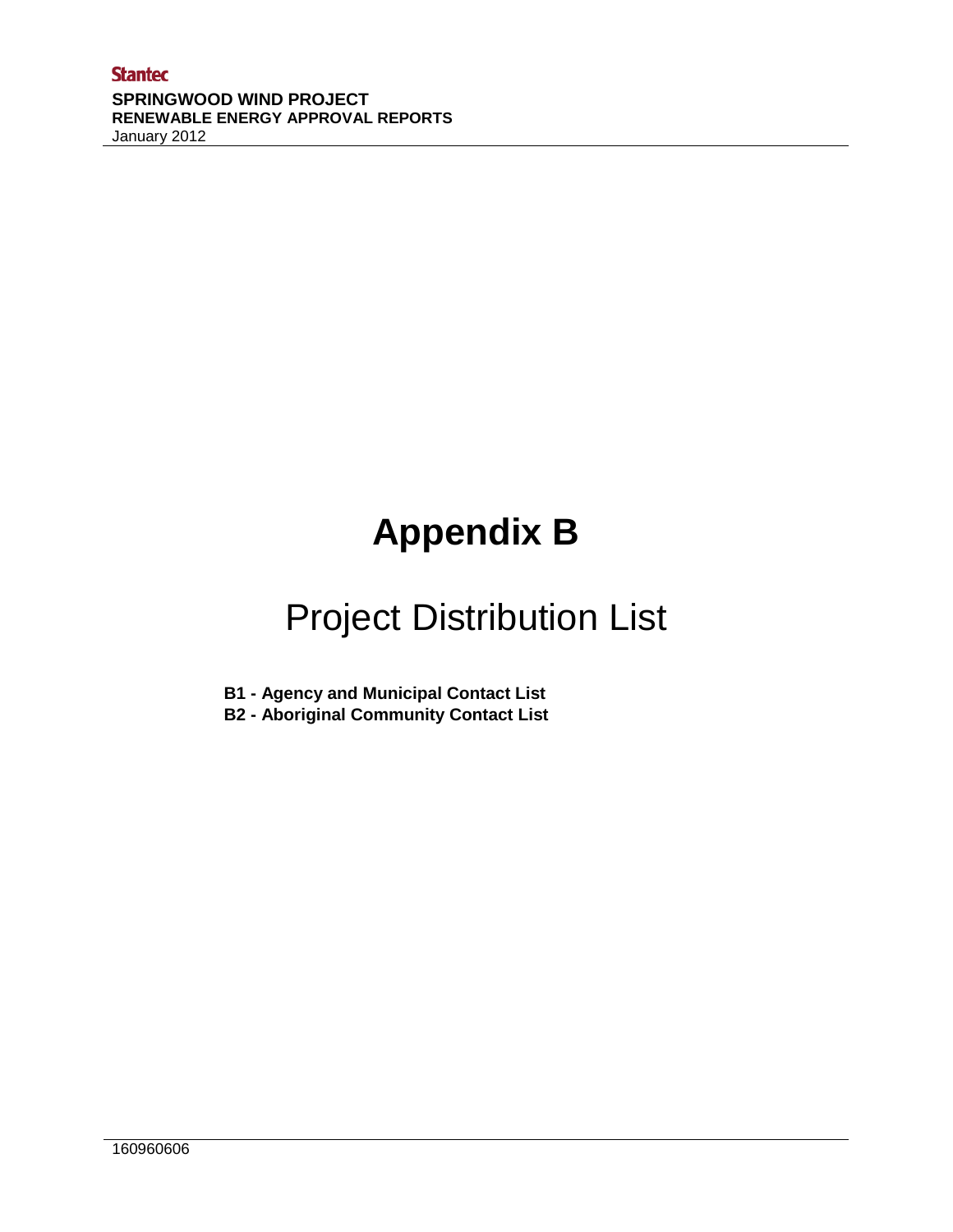## **Appendix B1**

### Agency and Municipal Contact List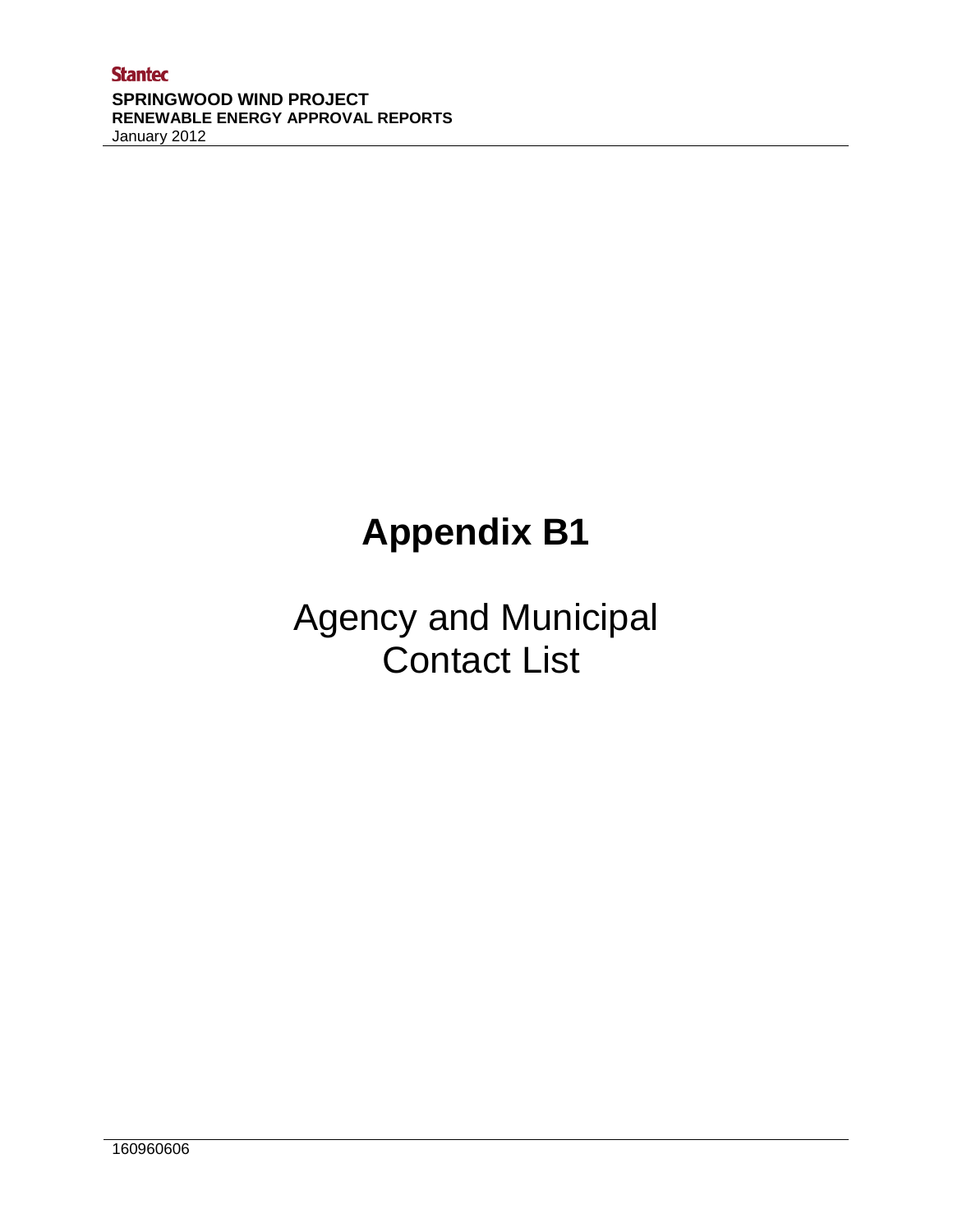### **Agency Distribution List SPRINGWOOD WIND PROJECT**

| Contact                 | Agency                                                                                     | <b>Position</b>                                                                               | <b>Address</b>                                     | City       | Province | <b>Postal Code</b> | Notice of Proposal to<br><b>Engage in a Project</b> | <b>Notice of Public</b><br>Open House #1 | <b>Notice of Public</b><br>Open House #2 |  |
|-------------------------|--------------------------------------------------------------------------------------------|-----------------------------------------------------------------------------------------------|----------------------------------------------------|------------|----------|--------------------|-----------------------------------------------------|------------------------------------------|------------------------------------------|--|
| Federal                 |                                                                                            |                                                                                               |                                                    |            |          |                    |                                                     |                                          |                                          |  |
| Lee Goldberg            | Canadian Coast Guard                                                                       | Radio Communication Systems, Wind Turbine<br>Coordinator, Integrated Technical Services       |                                                    |            |          |                    | $\pmb{\chi}$                                        |                                          |                                          |  |
| <b>Mark Bartley</b>     | Department of National Defence                                                             | Electronic Engineer Development Officer                                                       |                                                    |            |          |                    | $\pmb{\mathsf{x}}$                                  |                                          |                                          |  |
| Mario Lavoie            | Department of National Defence                                                             | Spectrum Engineering Technician                                                               |                                                    |            |          |                    | $\pmb{\mathsf{x}}$                                  |                                          |                                          |  |
| Lilian Yao              | Environment Canada                                                                         | Observing Systems and Engineering,<br>Meteorological Service of Canada                        |                                                    |            |          |                    | $\pmb{\chi}$                                        |                                          |                                          |  |
|                         | Radio Advisory Board of Canada                                                             |                                                                                               |                                                    |            |          |                    | $\boldsymbol{\mathsf{x}}$                           |                                          |                                          |  |
| <b>Toufic Haddad</b>    | Aerospace and Telecommunications Engineering<br>Support Squadron (ATESS), National Defence | Engineering & Development Officer                                                             | Stn. Forces, PO Box 1000                           | Astra      | ON       | K0K 3W0            | $\boldsymbol{\mathsf{x}}$                           | x                                        | x                                        |  |
| <b>Martin Levert</b>    | Canadian Broadcasting Corporation                                                          | Engineer                                                                                      | 1400, boul. Ren,-L,vesque Est,<br>Bureau A10-9     | Montreal   | QC       | <b>H2L 2M2</b>     | $\pmb{\mathsf{x}}$                                  | $\pmb{\mathsf{x}}$                       | $\pmb{\chi}$                             |  |
| Louise Knox             | Canadian Environmental Assessment Agency                                                   | Director, Ontario Region                                                                      | 55 St. Clair Avenue East, 9th<br>Floor             | Toronto    | ON       | M4T 1M2            | $\pmb{\mathsf{x}}$                                  | $\pmb{\mathsf{x}}$                       | $\pmb{\chi}$                             |  |
| Michael Chong           | <b>Constituency Office</b>                                                                 | MP Wellington - Halton Hills                                                                  | 5-200 St. Patrick Street East                      | Fergus     | ON       | <b>N1M1M4</b>      | $\mathsf X$                                         | $\pmb{\mathsf{x}}$                       | $\pmb{\mathsf{x}}$                       |  |
| <b>Andrew Risk</b>      | Department of National Defence                                                             | <b>AEC Liaison Officer</b>                                                                    | Stn. Forces, PO Box 1000                           | Astra      | ON       | K0K 3W0            | $\mathsf X$                                         | $\boldsymbol{x}$                         | $\mathsf{x}$                             |  |
| Rob Dobos               | <b>Environment Canada</b>                                                                  | Manager, Environmental Protection Operations<br>Divison, Ontario Region                       | 867 Lakeshore Road, P.O. Box<br>5050               | Burlington | ON       | L7R 4A6            | $\mathsf X$                                         | $\pmb{\mathsf{x}}$                       | x                                        |  |
| Chantal Larochelle      | Fisheries and Oceans Canada                                                                | Southern Ontario District Manager                                                             | 3027 Harvester Road, Unit 304                      | Burlington | ON       | L7R 4K3            | $\pmb{\mathsf{x}}$                                  | х                                        | $\pmb{\chi}$                             |  |
| Kitty Ma                | Health Canada                                                                              | Regional Environmental Assessment Cooridinator                                                | 180 Queen Street West, 10th<br>Floor               | Toronto    | ON       | <b>M5V 3L7</b>     | $\pmb{\mathsf{x}}$                                  | $\pmb{\mathsf{x}}$                       | $\pmb{\mathsf{x}}$                       |  |
| Ralph Brant             | Indian and Northern Affairs Canada                                                         | Director General, Specific Claims Branch                                                      | 10 Wellington Street                               | Gatineau   | QC       | K1A 0H4            | $\boldsymbol{\mathsf{x}}$                           | x                                        | $\pmb{\chi}$                             |  |
| Mei Ling Chan           | Indian and Northern Affairs Canada                                                         | Environmental Unit, Lands and Trust Services                                                  | 25 St. Clair Avenue East, 8th<br>Floor             | Toronto    | ON       | M4T 1M2            | $\mathsf X$                                         | $\pmb{\chi}$                             | $\mathsf{x}$                             |  |
| Fred Hosking            | Indian and Northern Affairs Canada                                                         | Senior Claims Analyst, Specific Claims Branch                                                 | 10 Wellington Street                               | Gatineau   | QC       | K1A 0H4            | $\mathsf X$                                         | x                                        | $\pmb{\chi}$                             |  |
| Marc-Andre Millaire     | Indian and Northern Affairs Canada                                                         | itigation Team Leader, Litigation Portfolio<br><b>Opertations East</b>                        | 10 Wellington Street                               | Gatineau   | QC       | K1A 0H4            | $\pmb{\mathsf{x}}$                                  | $\pmb{\mathsf{x}}$                       | $\pmb{\chi}$                             |  |
| Gregg Dahl              | Indian and Northern Affairs Canada                                                         | Senior Policy Analyst, Office of the Federal<br>nterloculor for Metis and Non-Status Indians  | 66 Slater Street, Room 1218                        | Ottawa     | ON       | K1A 0H4            | $\pmb{\mathsf{x}}$                                  |                                          |                                          |  |
| Louise Trepanier        | Indian and Northern Affairs Canada                                                         | Director, Claims East of Manitoba,<br>Comprehensive Claims Branch                             | 10 Wellington Street                               | Gatineau   | QC       | K1A 0H4            | $\mathsf X$                                         | $\pmb{\mathsf{x}}$                       | $\mathsf{x}$                             |  |
| Jeffrey Betker          | Indian and Northern Affairs Canada                                                         | Senior Policy Analyst, Office of the Federal<br>Interloculor for Metis and Non-Status Indians | 66 Slater Street, Room 1225                        | Ottawa     | ON       | K1A 0H4            |                                                     | х                                        | $\pmb{\chi}$                             |  |
| Jim Lyons               | Natural Resources Canada                                                                   | Manager, Canadian National Data Centre                                                        | <b>Building 7 Observatory</b><br>Crescent          | Ottawa     | ON       | K1A 0Y3            | $\mathsf X$                                         | x                                        | $\mathsf{x}$                             |  |
| David McCormack         | Natural Resources Canada                                                                   | Supervisor, Seismic Monitoring and Analysis                                                   | <b>Building 7 Observatory</b><br>Crescent          | Ottawa     | ON       | K1A 0Y3            | $\pmb{\mathsf{x}}$                                  | $\pmb{\mathsf{x}}$                       | $\mathsf x$                              |  |
| Jessica Coulson         | Natural Resources Canada                                                                   | Team Leader, EA Coordination                                                                  | 580 Booth Street, 3rd Floor,<br>Room A8-3          | Ottawa     | ON       | <b>K1A 0E4</b>     | $\pmb{\mathsf{x}}$                                  | $\pmb{\mathsf{x}}$                       | $\pmb{\mathsf{x}}$                       |  |
| Christopher Padfield    | Natural Resources Canada                                                                   | Director, Renewable and Electrical Energy<br>Division                                         | 580 Booth Street, 17th Floor,<br>Room B7-3         | Ottawa     | ON       | K1A 0E4            | $\boldsymbol{\mathsf{x}}$                           | X                                        | $\boldsymbol{\mathsf{x}}$                |  |
| Dave Ferris             | NAV Canada                                                                                 | Civilian ATC Radars                                                                           | 280 Hunt Club Road                                 | Ottawa     | ON       | K1V 1C1            | $\pmb{\mathsf{x}}$                                  | $\pmb{\mathsf{x}}$                       | $\pmb{\chi}$                             |  |
|                         | NAV Canada                                                                                 | Attn: Manager, Aeronautical Information Services<br>and Use.                                  | 1601 Tom Roberts Road, P.O.<br>Box 9824, Station T | Ottawa     | ON       | K1G 6R2            | $\pmb{\mathsf{x}}$                                  | $\pmb{\mathsf{x}}$                       | $\pmb{\chi}$                             |  |
| <b>Chris Csatlos</b>    | NAV Canada                                                                                 | and Use Specialist, AIS Data Collection                                                       | 77 Metcalfe Street                                 | Ottawa     | ON       | K1P 5L6            | $\pmb{\mathsf{x}}$                                  | $\pmb{\mathsf{x}}$                       | $\pmb{\mathsf{x}}$                       |  |
| Alex Beckstead          | Royal Canadian Mounted Police                                                              | Radio Spectrum Engineer                                                                       | 1200 Vanier Parkway                                | Ottawa     | ON       | K1A 0R2            | $\pmb{\mathsf{x}}$                                  | x                                        | $\pmb{\mathsf{x}}$                       |  |
| <b>Francine Boucher</b> | Royal Canadian Mounted Police                                                              | Senior System Engineer, Mobile Communications<br>Directorate                                  | 1200 Vanier Parkway                                | Ottawa     | ON       | <b>K1A 0R2</b>     | $\boldsymbol{\mathsf{x}}$                           | X                                        | $\mathsf{x}$                             |  |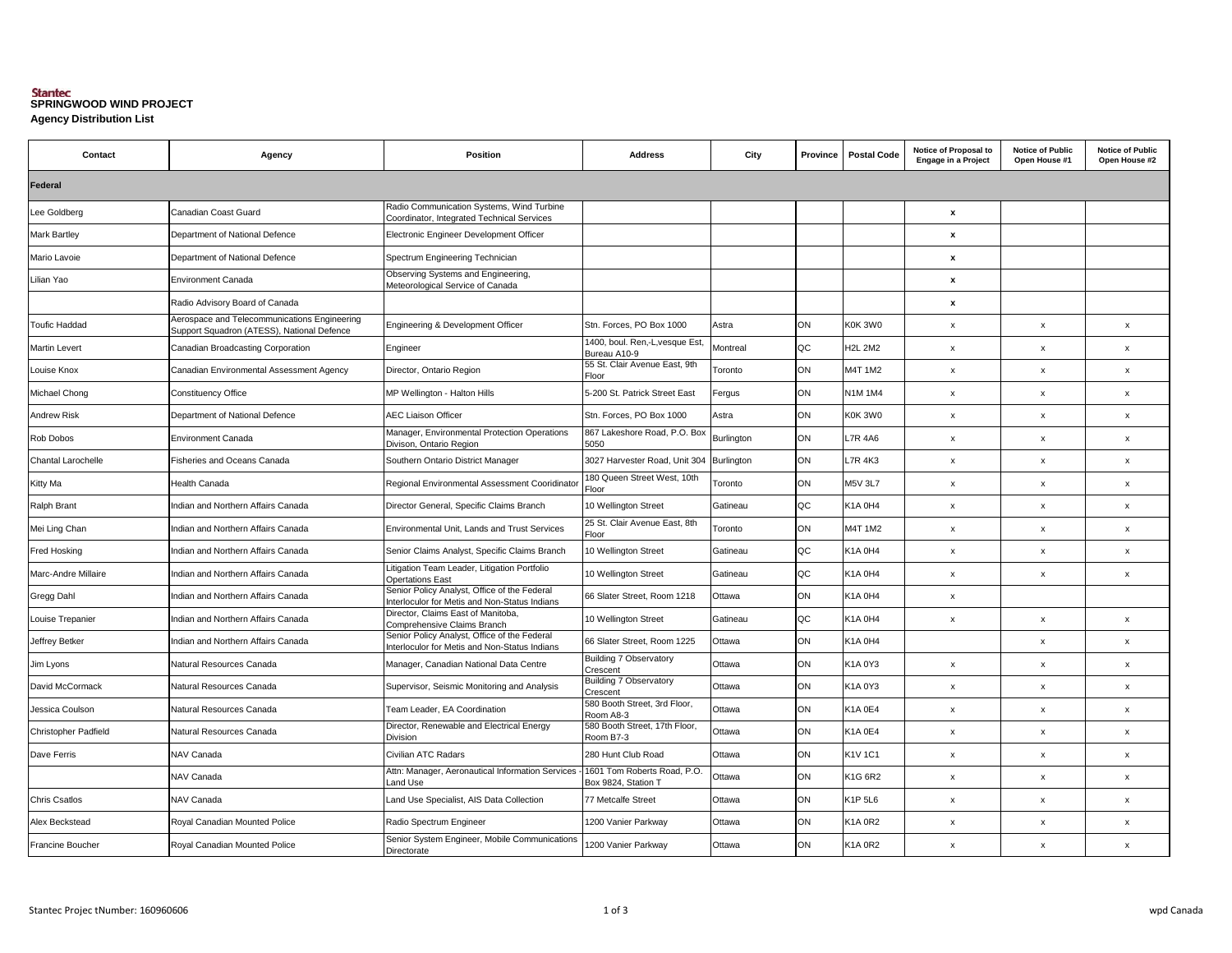### **Agency Distribution List SPRINGWOOD WIND PROJECT**

| Contact               | Agency                                                                                               | <b>Position</b>                                                                   | <b>Address</b>                                                 | City            | Province | <b>Postal Code</b> | Notice of Proposal to<br><b>Engage in a Project</b> | <b>Notice of Public</b><br>Open House #1 | <b>Notice of Public</b><br>Open House #2 |  |
|-----------------------|------------------------------------------------------------------------------------------------------|-----------------------------------------------------------------------------------|----------------------------------------------------------------|-----------------|----------|--------------------|-----------------------------------------------------|------------------------------------------|------------------------------------------|--|
| Monique Mousseau      | <b>Transport Canada</b>                                                                              | Regional Manager, Environmental Affairs Program<br>Brach, Ontario Region          | 4900 Yonge Street, Suite 300                                   | Toronto         | ON       | <b>M2N 6A5</b>     | x                                                   | $\mathsf x$                              | $\mathsf{x}$                             |  |
| <b>Clifford Frank</b> | Transport Canada                                                                                     | Acting Regional Manager, Aerodromes and Air<br>Navigation Unit                    | 4900 Yonge Street, Suite 300                                   | Toronto         | ON       | <b>M2N 6A5</b>     | x                                                   | $\mathsf x$                              | $\pmb{\chi}$                             |  |
| <b>Provincial</b>     |                                                                                                      |                                                                                   |                                                                |                 |          |                    |                                                     |                                          |                                          |  |
| Leslie Koch           | Hydro One Networks Inc.                                                                              | <b>Transmission Lines Sustainment Manager</b>                                     | 483 Bay Street, 14th Floor,<br>North Tower                     | Toronto         | ON       | <b>M5G 2P5</b>     | $\mathsf{x}$                                        | $\mathsf X$                              | $\pmb{\chi}$                             |  |
| <b>Ted Arnott</b>     | <b>Constituency Office</b>                                                                           | MPP Wellington - Halton Hills                                                     | 181 St. Andrew Street East,<br>2nd Floor                       | Fergus          | ON       | <b>N1M1P9</b>      | $\pmb{\mathsf{x}}$                                  | $\pmb{\times}$                           | $\mathbf{x}$                             |  |
| Renee Bowler          | Ministry of Natural Resources                                                                        | Team Leader, Environmental Planning                                               | 300 Water Street, 5th Floor,<br>North Tower, PO Box 7000       | Peterborough    | ON       | <b>K9J 4R5</b>     | $\pmb{\chi}$                                        | $\pmb{\times}$                           | $\pmb{\chi}$                             |  |
| Mike Stone            | Ministry of Natural Resources                                                                        | <b>Guelph District Planner</b>                                                    | Stone Road West                                                | Guelph          | ON       | <b>N1G 4Y2</b>     | $\pmb{\mathsf{x}}$                                  | $\pmb{\mathsf{x}}$                       | $\pmb{\mathsf{x}}$                       |  |
| Joan Van Kralingen    | Ministry of Northern Development, Mines and Forestry Manager, Policy Analysis & Development          |                                                                                   | 99 Wellesley Street West,<br>Whitney Block, Room 5360          | Toronto         | ON       | <b>M7A1C3</b>      | $\pmb{\chi}$                                        | $\pmb{\times}$                           | $\mathsf{x}$                             |  |
| Glenn Seim            | Ministry of Northern Development, Mines and Forestry Acting Land Use Policy and Planning Coordinator |                                                                                   | PO Box 3060                                                    | South Porcupine | ON       | PON 1HO            | $\pmb{\chi}$                                        | $\pmb{\times}$                           |                                          |  |
| Debbie Laidlaw        | Ministry of Northern Development, Mines and Forestry Acting Land Use Policy and Planning Coordinator |                                                                                   | 126 Old Troy Rd. Bag Service                                   | Tweed           | ON       | <b>K0K3J0</b>      |                                                     | $\overline{\mathcal{L}}$                 | $\mathsf{x}$                             |  |
| Doris Dumais          | Ministry of the Environment                                                                          | Director, Approvals Program, Environmental<br>Assessment and Approvals Brach      | 2 St. Clair Avenue West, 12A<br>Floor                          | Toronto         | ON       | M4V 1L5            | $\pmb{\mathsf{x}}$                                  | $\pmb{\times}$                           | $\pmb{\chi}$                             |  |
| Jane Glassco          | Ministry of the Environment                                                                          | Guelph District Manager                                                           | Stone Road, 4th Floor                                          | Guelph          | ON       | <b>N1G 4Y2</b>     | $\pmb{\mathsf{x}}$                                  | $\pmb{\mathsf{x}}$                       | $\mathsf X$                              |  |
| <b>Bill Bardswick</b> | Ministry of the Environment                                                                          | Director, Hamilton Region                                                         | 119 King Street West, 12th<br>Floor, Ellen Fairclough Building | Hamilton        | ON       | <b>L8P 4Y7</b>     | $\pmb{\chi}$                                        | $\pmb{\times}$                           | $\mathsf{x}$                             |  |
| <b>Barb Slattery</b>  | Ministry of the Environment - West Central Region                                                    | Regional Planner/EA Coordinator                                                   | 119 King Street West, 12th<br>Floor, Ellen Fairclough Building | Hamilton        | ON       | <b>L8P 4Y7</b>     | $\pmb{\mathsf{x}}$                                  | $\mathsf X$                              | $\pmb{\chi}$                             |  |
| Nancy Davy            | <b>Grand River Conservation Authority</b>                                                            | Manager of Resource Planning                                                      | 400 Clyde Road, P.O. Box 729                                   | Cambridge       | ON       | <b>N1R 5W6</b>     | $\pmb{\chi}$                                        | $\pmb{\times}$                           | $\pmb{\chi}$                             |  |
| Pam Wheaton           | Ministry of Aboriginal Affairs                                                                       | Director, Aboriginal and Ministry Relationships<br>Branch                         | 160 Bloor Street East                                          | Toronto         | ON       | M5G 2K1            | x                                                   | $\pmb{\times}$                           | x                                        |  |
| David Cooper          | Ministry of Agriculture, Food and Rural Affairs                                                      | Manager, Environmental and Land Use Policy                                        | Stone Road West, 3rd Floor                                     | Guelph          | ON       | <b>N1G 4Y2</b>     | $\pmb{\mathsf{x}}$                                  | $\pmb{\chi}$                             | $\mathsf X$                              |  |
| Tom Chrzan            | Ministry of Citizenship and Immigration, Culture,<br><b>Tourism and Health Promotion</b>             | Manager, Central Region                                                           | 180 Dundas Street West, Suite<br>502                           | Toronto         | ON       | <b>M7A 2R9</b>     | x                                                   | $\mathsf X$                              | $\mathsf{x}$                             |  |
| Karla Barboza         | Ministry of Culture                                                                                  | Heritage Advisor                                                                  | 400 University Ave., 4th Floor                                 | Toronto         | ON       | <b>M7A 2R9</b>     | $\pmb{\mathsf{x}}$                                  | $\pmb{\mathsf{x}}$                       | $\pmb{\chi}$                             |  |
| Katherine Kirzati     | Ministry of Culture                                                                                  | Heritage Planner                                                                  | 400 University Ave., 4th Floor                                 | Toronto         | ON       | <b>M7A 2R9</b>     | $\pmb{\mathsf{x}}$                                  | $\mathsf X$                              | $\pmb{\mathsf{x}}$                       |  |
| Steven Mitchell       | Ministry of Education                                                                                | Pupil Accomodation Unit, Business Services<br><b>Branch</b>                       | 900 Bay Street, 21st Floor,<br><b>Mowat Block</b>              | Toronto         | ON       | <b>M7A 1L2</b>     | x                                                   | $\mathsf x$                              | x                                        |  |
| Mirrun Zaveri         | Ministry of Energy and Infrastructure                                                                | Deputy Director, REFO                                                             | 77 Grenville Street, 9th Floor                                 | Toronto         | ON       | <b>M5S 1B3</b>     | $\pmb{\mathsf{x}}$                                  | $\mathsf X$                              | x                                        |  |
| Kevin Pal             | Ministry of Energy and Infrastructure                                                                | Manager, Strategic Policy Branch                                                  | 880 Bay Street, 6th Floor                                      | Toronto         | ON       | <b>M7A 2C1</b>     | x                                                   | $\pmb{\times}$                           | $\boldsymbol{\mathsf{x}}$                |  |
| Allan Jenkins         | Ministry of Energy and Infrastructure                                                                | Senior Policy Specialist, Renewable and Clean<br>Energy                           | 880 Bay Street, 3rd Floor                                      | Toronto         | ON       | <b>M7A 2C1</b>     | $\mathsf x$                                         | $\pmb{\mathsf{x}}$                       | $\boldsymbol{\mathsf{x}}$                |  |
| Tomas Nikolakakos     | Ministry of Energy and Infrastructure, REFO                                                          | Senior Project Advisor                                                            | 77 Grenville Street, 9th Floor                                 | Toronto         | ON       | <b>M5S 1B3</b>     | $\pmb{\chi}$                                        | $\pmb{\times}$                           | $\mathsf{x}$                             |  |
| Lou Battiston         | Ministry of Government Services                                                                      | Manager, Technology and Liaison, Ontario<br>Government Mobile Communications      | 155 University Avenue, 14th<br>Floor                           | Toronto         | ON       | <b>M5H 3B7</b>     | $\pmb{\mathsf{x}}$                                  | $\pmb{\mathsf{x}}$                       | $\boldsymbol{\mathsf{x}}$                |  |
|                       | Ministry of Health and Long-Term Care                                                                | Director, Environmental Health Branch                                             | 5700 Yonge Street, 2nd Floor                                   | Toronto         | ON       | <b>M2M 4K5</b>     | $\pmb{\mathsf{x}}$                                  | $\pmb{\chi}$                             | $\pmb{\mathsf{x}}$                       |  |
| <b>Bruce Curtis</b>   | Ministry of Municipal Affairs and Housing                                                            | Manager, Western Municipal Services Office,<br>Community Planning and Development | 659 Exeter Road, 2nd Floor                                     | London          | ON       | <b>N6E 1L3</b>     | x                                                   | $\pmb{\times}$                           | $\boldsymbol{\mathsf{x}}$                |  |
| <b>Michael Burger</b> | <b>Ontario Provincial Police</b>                                                                     | Acting Director, Facilities, Emergency<br>Management & Security Branch            | 25 Grosvenor Street, 17th Floor                                | Toronto         | ON       | <b>M7A 1Y6</b>     | $\pmb{\chi}$                                        | $\pmb{\times}$                           | x                                        |  |
| Steve Flynn           | <b>Ontario Provincial Police</b>                                                                     | Major Event Liaison Team                                                          |                                                                |                 |          |                    | $\mathsf{x}$                                        | $\boldsymbol{\mathsf{x}}$                | $\mathsf{x}$                             |  |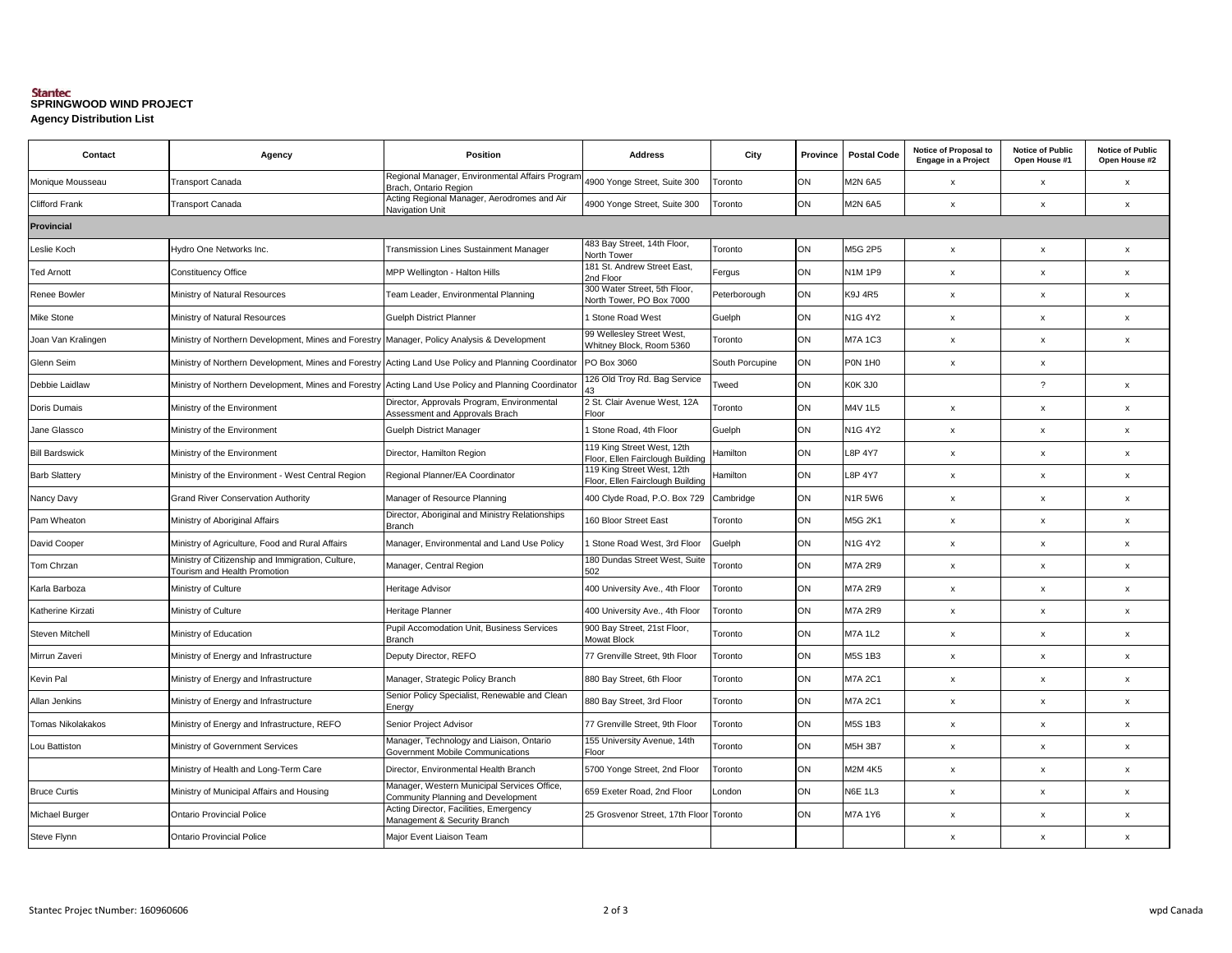### **Agency Distribution List SPRINGWOOD WIND PROJECT**

| Contact                  | Agency                                | Position                                                                        | <b>Address</b>                        | City    | Province  | <b>Postal Code</b> | Notice of Proposal to<br><b>Engage in a Project</b> | <b>Notice of Public</b><br>Open House #1 | <b>Notice of Public</b><br>Open House #2 |  |
|--------------------------|---------------------------------------|---------------------------------------------------------------------------------|---------------------------------------|---------|-----------|--------------------|-----------------------------------------------------|------------------------------------------|------------------------------------------|--|
| Merisol Primeau          | Ontario Provincial Police             | Major Event Liaison Team                                                        |                                       |         |           |                    | $\boldsymbol{\mathsf{x}}$                           | $\boldsymbol{\mathsf{x}}$                |                                          |  |
| Anil Wijesooriya         | <b>Ontario Realty Corporation</b>     | General Manager, Planning, Survey and Apprasial<br><b>Professional Services</b> | Dundas Street West, Suite<br>2000     | Toronto | ON        | M5G 2L5            | $\boldsymbol{\mathsf{x}}$                           | $\boldsymbol{\mathsf{x}}$                |                                          |  |
| Lisa Myslicki            | <b>Ontario Realty Corporation</b>     | <b>Environmental Coordinator</b>                                                | Dundas Street West, Suite<br>2000     | Toronto | ON        | M5G 2L5            | X                                                   | $\boldsymbol{\mathsf{x}}$                | X                                        |  |
| <b>Wellington County</b> |                                       |                                                                                 |                                       |         |           |                    |                                                     |                                          |                                          |  |
| <b>Marion Morris</b>     | Township of Centre Wellington         | <b>County Clerk</b>                                                             | MacDonald Square, P.O. Box            | Elora   | ON        | N0B 1S0            | $\boldsymbol{\mathsf{x}}$                           | $\boldsymbol{\mathsf{x}}$                | $\boldsymbol{\mathsf{x}}$                |  |
| <b>Brett Salmon</b>      | Township of Centre Wellington         | Director of Planning                                                            | 1 MacDonald Square                    | Elora   | <b>ON</b> | N0B 1S0            | $\boldsymbol{\mathsf{x}}$                           | $\boldsymbol{\mathsf{x}}$                |                                          |  |
| <b>Gary Cousins</b>      | <b>Wellington County</b>              | Director of Planning                                                            | 74 Woolwich Street                    | Guelph  | ON        | N1H 3T9            | $\boldsymbol{\mathsf{x}}$                           | X                                        |                                          |  |
| Donna Bryce              | <b>Wellington County</b>              | Clerk                                                                           | <b>74 Woolwich Street</b>             | Guelph  | ON        | N1H 3T9            | $\boldsymbol{\mathsf{x}}$                           | X                                        |                                          |  |
|                          | <b>Wellington County</b>              | Roads Division                                                                  | <b>74 Woolwich Street</b>             | Guelph  | ON        | N1H 3T9            | $\boldsymbol{\mathsf{x}}$                           | $\boldsymbol{\mathsf{x}}$                |                                          |  |
| Deborah Turchet          | <b>Wellington County</b>              | Secretary Treasurer for Land Division                                           | 74 Woolwich Street                    | Guelph  | ON        | N1H 3T9            | X                                                   | $\boldsymbol{\mathsf{x}}$                | $\boldsymbol{\mathsf{x}}$                |  |
| Peter Williams           | Wellington County Stewardship Council | Chair                                                                           | County Road 27 #5369, R.R.#1 Rockwood |         | ON        | NOB 2KO            | $\boldsymbol{\mathsf{x}}$                           | $\boldsymbol{\mathsf{x}}$                | $\boldsymbol{\mathsf{x}}$                |  |
| David Parker             | Wellington Federation of Agriculture  | President                                                                       | <b>RR #4</b>                          | Belwood | ON        | N0B 1J0            | х                                                   | x                                        | х                                        |  |
|                          | <b>Guelph Field Naturalists</b>       |                                                                                 | P.O. Box 1401                         | Guelph  | ON        | N1H 6N8            | X                                                   | $\boldsymbol{\mathsf{x}}$                |                                          |  |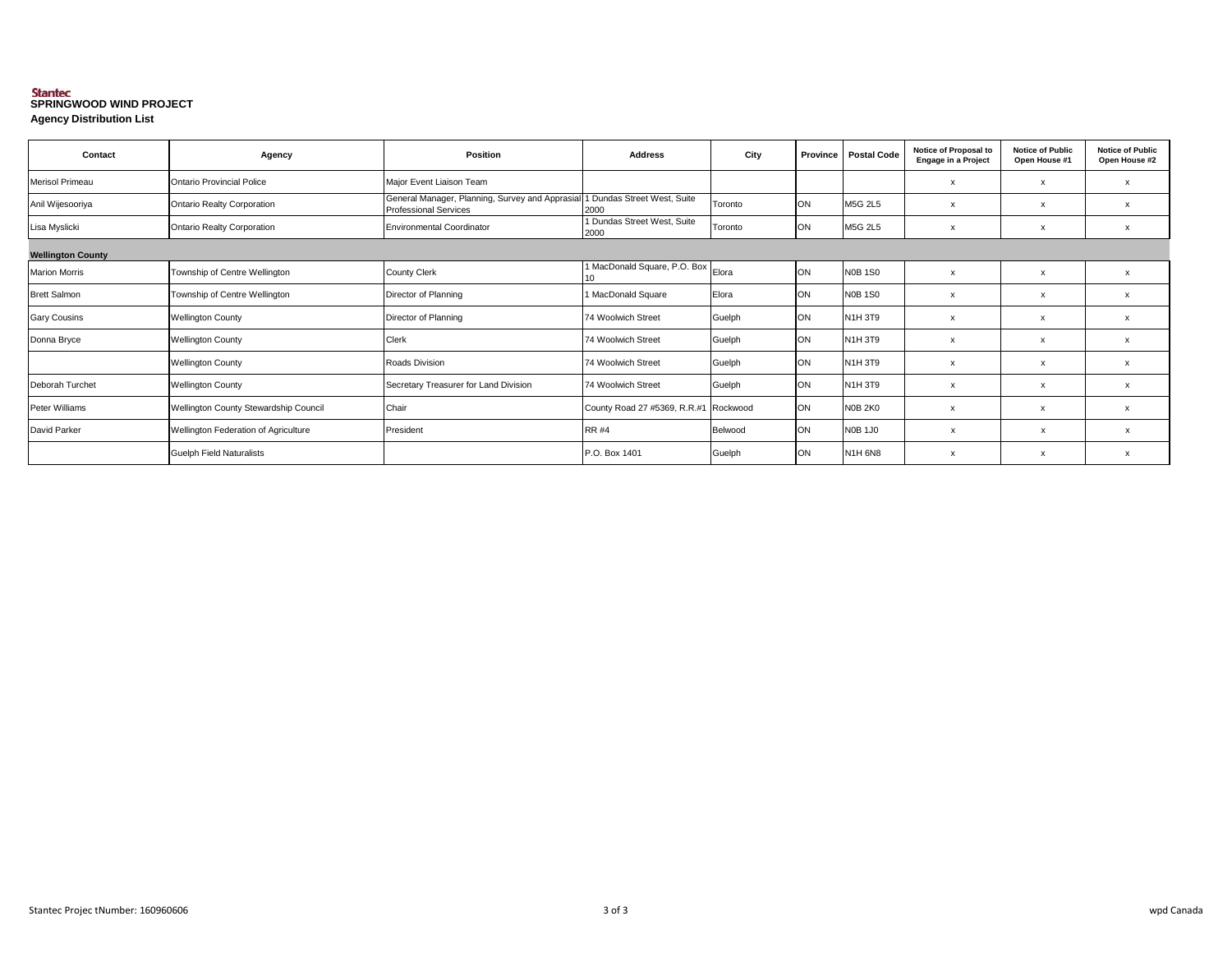## **Appendix B2**

### Aboriginal Community Contact List